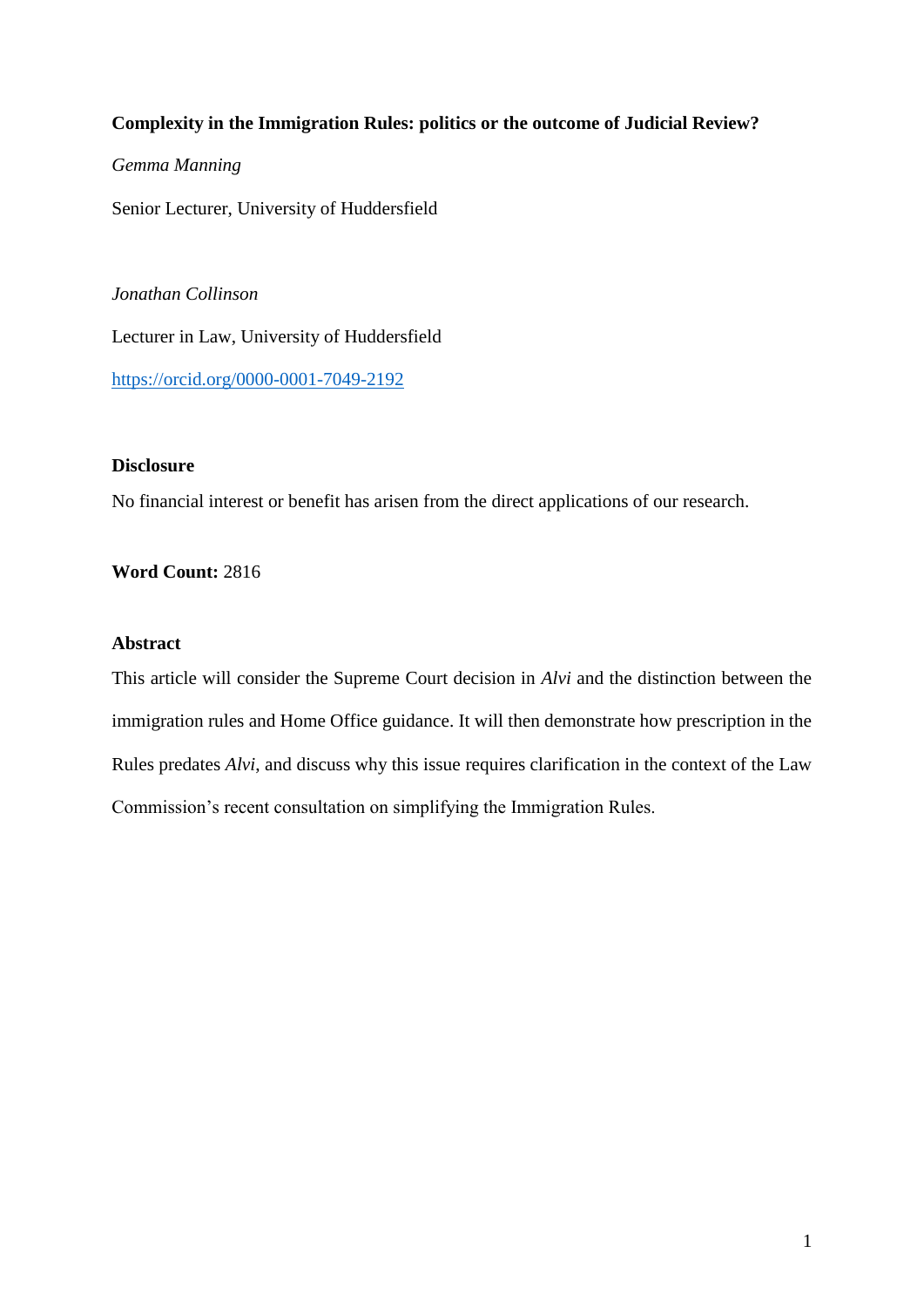#### **Introduction**

The overwhelmingly complex nature of the Immigration Rules has been repeatedly noted by immigration lawyers.<sup>1</sup> Judges have described immigration law as a "maze",<sup>2</sup> "an impenetrable jungle",<sup>3</sup> and possessing "a degree of complexity which even the Byzantine Emperors would have envied."<sup>4</sup> The Law Commission have finally taken notice and have published a consultation paper<sup>5</sup> on simplifying the Immigration Rules.

In its report, the Commission identifies the Supreme Court judgment in *Alvi v Secretary of*  State for the Home Department<sup>6</sup> as the primary cause of the increased length and complexity in the Immigration Rules. *Alvi* established that factors determinative of a decision to grant or refuse leave to enter or remain must be based on rules, and not mere guidance.<sup>7</sup> The Law Commission's paper correctly identifies the outcome of Mr Alvi's judicial review as an immediate catalyst for a large increase in the length of the Immigration Rules. However, the

 $7$  ibid [57]

<sup>&</sup>lt;sup>1</sup> Luqmani Thompson & Partners, 'Just how complex is immigration law?' (27 March 2014) [<https://www.luqmanithompson.com/just-complex-immigration-law/>](https://www.luqmanithompson.com/just-complex-immigration-law/) accessed 30 April 2019

Darren Stevenson, 'The byzantine complexity of the Immigration Rules, an ex-insider's perspective' (*McGill & Co* Solicitors, 02 August 2017) [<https://www.mcgillandco.co.uk/blog/the-byzantine-complexity-of-the](https://www.mcgillandco.co.uk/blog/the-byzantine-complexity-of-the-immigration-rules-an-ex-insiders-perspective.html)[immigration-rules-an-ex-insiders-perspective.html>](https://www.mcgillandco.co.uk/blog/the-byzantine-complexity-of-the-immigration-rules-an-ex-insiders-perspective.html) accessed 30 April 2019

Colin Yeo, 'How complex is UK immigration law and is this a problem?' (*Free Movement,* 24th January 2018) [<https://www.freemovement.org.uk/how-complex-are-the-uk-immigration-rules-and-is-this-a-problem/>](https://www.freemovement.org.uk/how-complex-are-the-uk-immigration-rules-and-is-this-a-problem/) accessed 30 April 2019

<sup>2</sup> *Khan v Secretary of State for the Home Department* [2017] EWCA Civ 424 [21] (Underhill LJ)

<sup>3</sup> *Sapkota & Anor v Secretary of State for the Home* Department [2011] EWCA Civ 1320 [127] (Jackson LJ)

<sup>4</sup> *Pokhriyal v The Secretary of State for the Home Department [2013] EWCA Civ 1568* [4] (Jackson LJ)

<sup>5</sup> Law Commission, 'Simplification of the Immigration Rules: Consultation Paper' (Consultation Paper 242, 21 January 2019) [<https://www.lawcom.gov.uk/project/simplifying-the-immigration-rules/>](https://www.lawcom.gov.uk/project/simplifying-the-immigration-rules/) accessed 30 April 2019

<sup>6</sup> *Alvi v Secretary of State for the Home Department* [2012] UKSC 33, [2012] 4 All ER 1041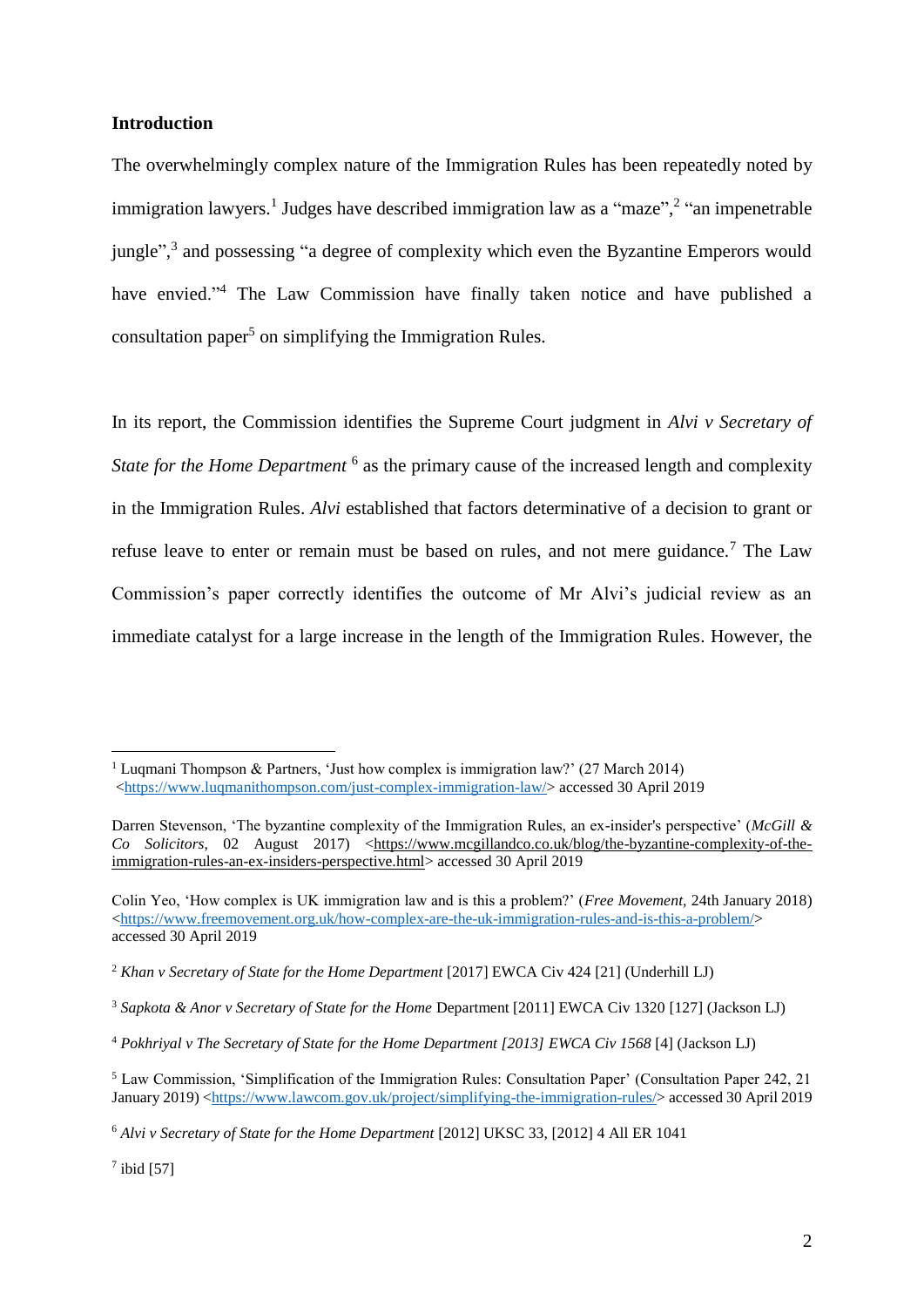Commission errs in focussing on this apparent *legal* source of complexity. We argue instead that complexity in the Immigration Rules has been an ongoing and conscious *political* choice.

This article will consider the Supreme Court decision in *Alvi* and the distinction between the immigration rules and Home Office guidance. It will then demonstrate how prescription in the Rules predates *Alvi*, and discuss why this issue requires clarification in the context of the Law Commission's recent consultation on simplifying the Immigration Rules.

## *Alvi* **and the difference between rules and guidance**

Mr Alvi was refused leave to remain under the Points Based System because the job of assistant physiotherapist did not carry sufficient points for a Tier 2 (General) Migrant. Mr Alvi pursued a Judicial Review to challenge the refusal on the grounds that the list of skilled occupations (which listed assistant physiotherapist at below the requisite level) was contained in the codes of practice (a guidance document), not in the Immigration Rules themselves. The Supreme Court found that because this determinative criterion was found in guidance, rather than in the Immigration Rules – and therefore had not been laid before Parliament – the Secretary of State for the Home Department (SSHD) could not lawfully rely on it to refuse Mr Alvi's application.<sup>8</sup>

The *Alvi* judgment was a catalyst for a sudden growth in the number of Immigration Rules and their apparent complexity. It emphasised the need for factors determinative of a decision on leave to enter or remain to be based on Rules, not guidance. However, rather than responding proportionately to the judgment, significant Home Office guidance was quickly and clumsily transposed into the rules.

<sup>8</sup> ibid [62]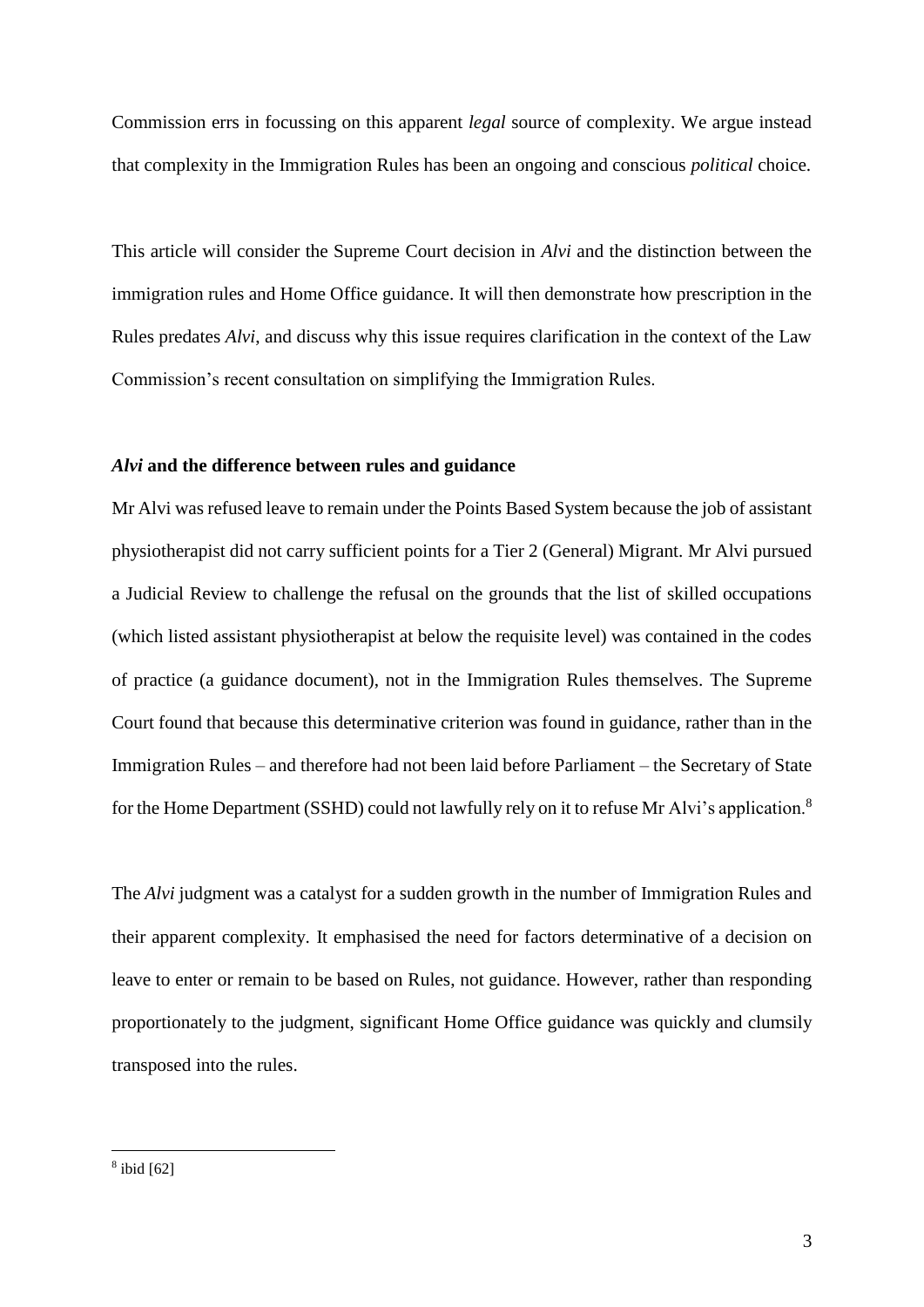By the Law Commission's reckoning, an additional 300-500 pages were added to the Immigration Rules after the *Alvi* judgment.<sup>9</sup> The Law Commission's key recommendation is to reverse these increases to the length of the Immigration Rules by returning evidential requirements to guidance;<sup>10</sup> but as actual guidance rather than as rules masquerading as guidance.

### **Overly simplistic analysis**

*Alvi* precipitated a rapid expansion of the Immigration Rules, as the Home Office scrambled to preserve its system of control by importing what had been guidance into the Immigration Rules. However, it is overly simplistic to suggest that the complexity of the Immigration Rules is primarily due to the judgment in *Alvi*. This is not least because the judgment in *Alvi* rested on the proposition that the Home Office guidance was being treated as *rules* rather than as *guidance*. This meant that, in effect, the Immigration Rules were already of greater length, complexity, and prescription. The difference, pre-*Alvi*, was that some of the rules were unconstitutionally mislabelled as *guidance*.

In *Alvi*, the main justification for the distinction between guidance and the Rules is that the Immigration Rules are laid before Parliament, but the guidance is not. Section 3 (2) Immigration Act 1971 requires rules regulating immigration to be laid before Parliament by the Secretary of State for the Home Department (SSHD). If a rule does not go before Parliament, then the SSHD (as a member of the executive), oversteps her proper constitutional

<sup>9</sup> Law Commission (n5) [5.22, 5.30-5.31]

 $10$  Law Commission (n5) [6.3]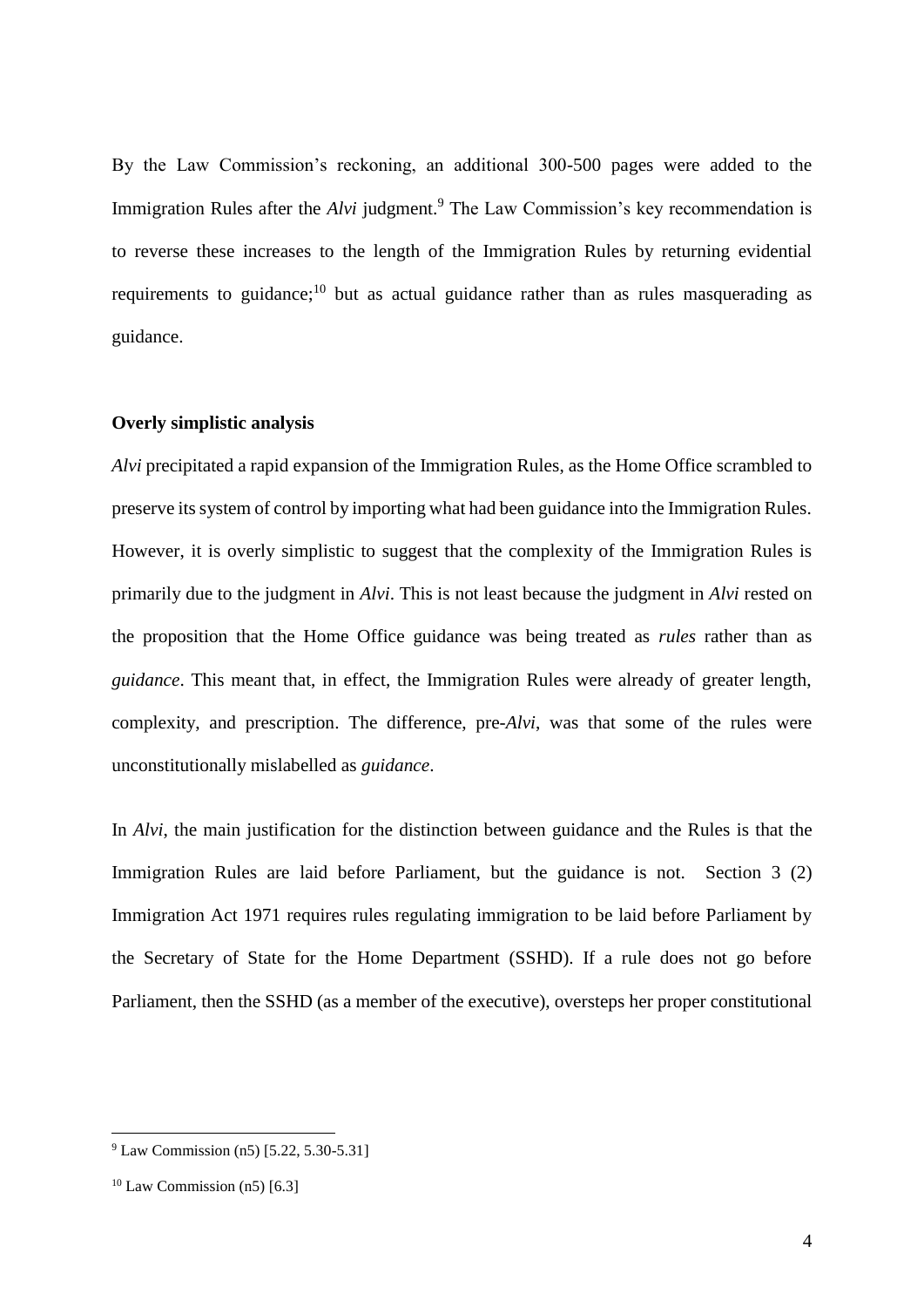boundaries. A rule, for these purposes, is "any requirement which, if not satisfied, will lead to an application for leave to enter or to remain being refused."<sup>11</sup>

Immigration rules, as emphasised by Lord Brown in *Odelola<sup>12</sup>* are statements of administrative policy, entering into force through the negative resolution procedure and not requiring approval by both Houses of Parliament. If disapproved, they are simply amended to attract approval rather than abrogated. But given the increasing length and complexity of the rules, the less likely parliamentary time will be available to debate them. The reality, as discussed in *Alvi*, is that the merits of statements of changes to the Immigration Rules are considered by the Legislation Scrutiny Committee in the House of Lords. Written and oral evidence may be called for, including from the Secretary of State, and a detailed report may be produced within 12-15 days, drawing them to the attention of the House, to allow time for debate within the 40-day period.<sup>13</sup>

However, the guidance that was transposed into rules immediately after *Alvi*, bypassed any opportunity for parliamentary debate.<sup>14</sup> The judgment in *Alvi* was given on 18<sup>th</sup> July 2012, the statement of changes to the rules laid before Parliament on  $19<sup>th</sup>$  July  $2012<sup>16</sup>$  and the rules brought into force on  $20^{th}$  July  $2012^{17}$  This can be contrasted to the main changes to family

 $11$  *Alvi* (n6) [57] (Lord Hope)

<sup>12</sup> *Odelola v Secretary of State for the Home Department* [\[2009\] UKHL 25,](https://www.ein.org.uk/members/case/odelola-fc-appellant-v-secretary-state-home-department-respondent-ukhl-25) [2009] 1 WLR 1230, [35] (Lord Brown)

<sup>13</sup> *Alvi* (n6) [35] (Lord Hope)

<sup>&</sup>lt;sup>14</sup> Sanaz Saifolahi, 'New Immigration Rules brought in immediately', (*Free Movement*, 19<sup>th</sup> July 2012), <https://www.freemovement.org.uk/new-immigration-rules-brought-in-immediately/>accessed 29 May 2019

<sup>16</sup> Home Office, *Statement of Changes to Immigration Rules CM 8423*, July 2012, <https://www.gov.uk/government/publications/statement-of-changes-to-the-immigration-rules-cm8423-july-2012> accessed 29th May 2019. This included Appendix FM SE on specified evidence for family members to meet the requirements of Appendix FM.

<sup>&</sup>lt;sup>17</sup> HL Deb 18 July 2012, vol 739, col WS49, <https://publications.parliament.uk/pa/ld201213/ldhansrd/text/120718-wms0001.htm> accessed 29 May 2019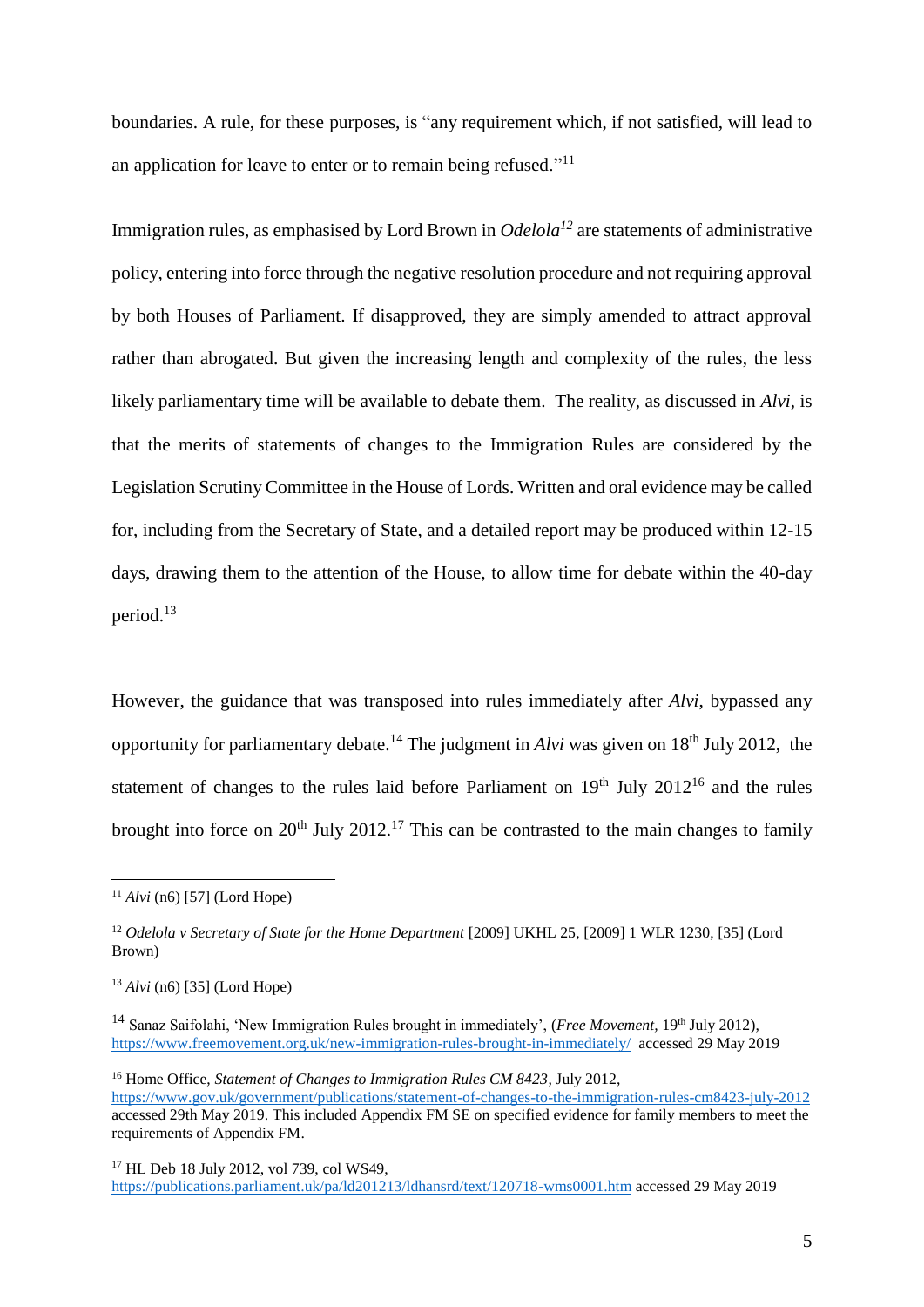migration in Appendix FM itself, subject to consultation a year previously,<sup>18</sup> with the statement of changes being published on  $13<sup>th</sup>$  June 2012 and coming into force on 9<sup>th</sup> July 2012.<sup>19</sup> The irony is that the Supreme Court in *Alvi* declared that guidance alone cannot be used to decide a case, as it has not been considered by Parliament, yet significant guidance was then rushed through Parliament to become rules with scant consideration of its content and prescriptive terms. Detailed evidential requirements, spanning 246 pages of guidance, became part of the Immigration Rules, but with none of the substantive Parliamentary scrutiny which is said to be their constitutional hallmark.

Another reason the Supreme Court in *Alvi* attributed greater importance to the Rules than the guidance was that there was a right of appeal against an immigration decision on the ground that it is not in accordance with the Immigration Rules.<sup>20</sup> Unfortunately, this is no longer the case. Prior to the Immigration Act 2014 immigration decisions could be appealed on the basis that the decision was simply "not in accordance with immigration rules".<sup>21</sup> After the Act, appeals must be brought on the basis that there is a breach of Convention rights under the Refugee Convention or the Human Rights  $Act.^{22}$  To fit within the new appeal grounds immigration appellants must demonstrate an interference with human rights.

<sup>18</sup> Home Office, *Family Migration A Consultation*, June 2011,

[https://assets.publishing.service.gov.uk/government/uploads/system/uploads/attachment\\_data/file/269011/famil](https://assets.publishing.service.gov.uk/government/uploads/system/uploads/attachment_data/file/269011/family-consultation.pdf) [y-consultation.pdf](https://assets.publishing.service.gov.uk/government/uploads/system/uploads/attachment_data/file/269011/family-consultation.pdf) accessed 30th May 2019

<sup>19</sup> Home Office, *Statement of Changes to Immigration Rules HC 194*, 23 June 2012, [https://assets.publishing.service.gov.uk/government/uploads/system/uploads/attachment\\_data/file/284574/hc194](https://assets.publishing.service.gov.uk/government/uploads/system/uploads/attachment_data/file/284574/hc194.pdf) [.pdf](https://assets.publishing.service.gov.uk/government/uploads/system/uploads/attachment_data/file/284574/hc194.pdf) accessed 29 May 2019

<sup>&</sup>lt;sup>20</sup> *Odelola* (n12) [6], quoted by Lord Hope in  $Alvi$  [\(n6\),](http://www.bailii.org/uk/cases/UKSC/2012/33.html) [9]

<sup>&</sup>lt;sup>21</sup> Formerly the Nationality, Immigration and Asylum Act 2002,  $s84(1)(a)$ 

<sup>&</sup>lt;sup>22</sup> Immigration Act 2014, s15(4) amending the Nationality, Immigration and Asylum Act 2002, s84(1)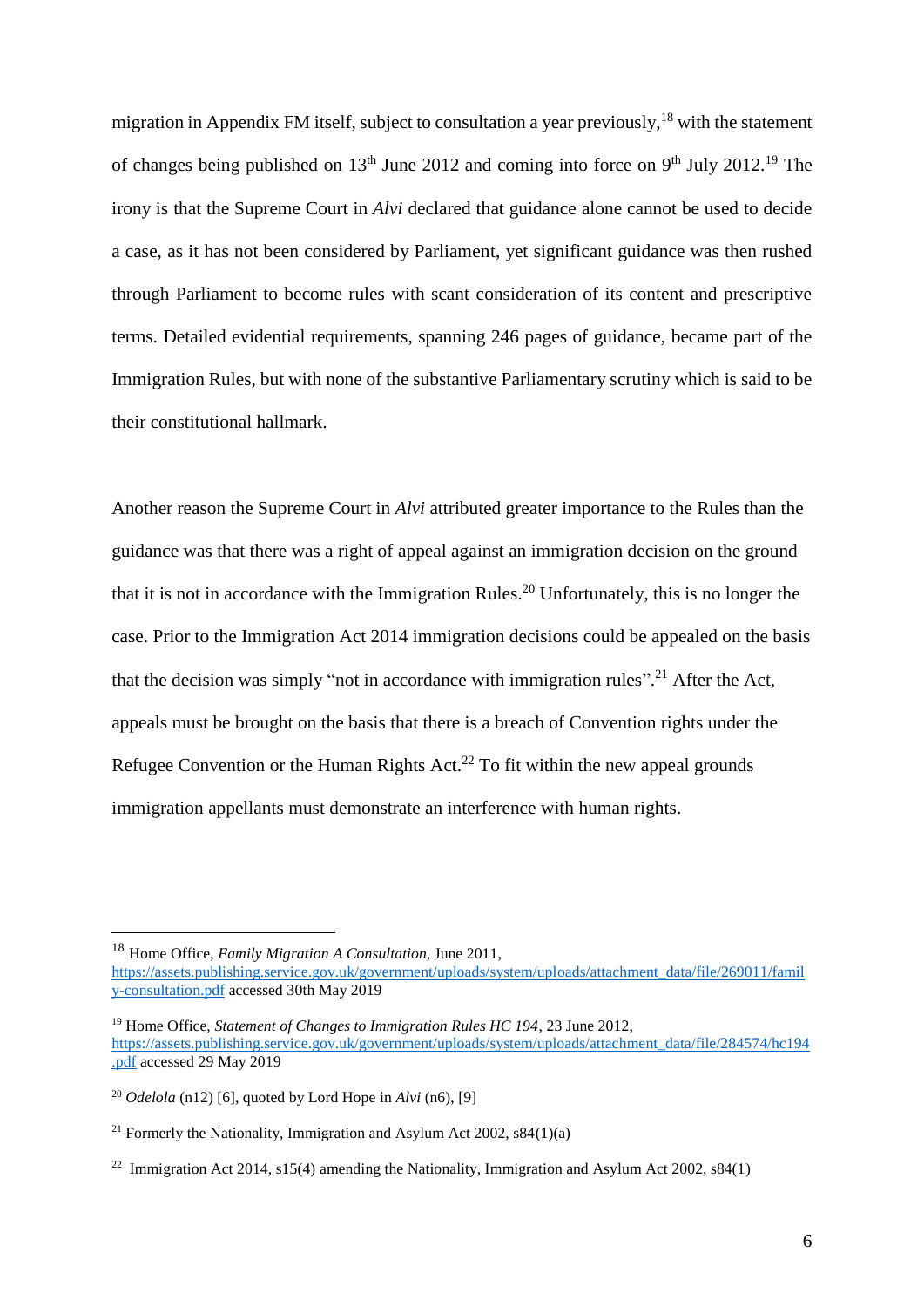*Mohammed and Mostafa*<sup>23</sup> has tempered the harshness of these provisions by allowing the rules to illuminate the Article 8 proportionality exercise where family life is engaged.<sup>24</sup> But in *Mohammed and Mostafa* the relationship was between spouses, clearly engaging Article 8. The case was restrictive in its remit as it was propounded that "it will only be in very unusual circumstances that a person other than a close relative will be able to show that the refusal of entry clearance comes within the scope of Article  $8(1)$ ."<sup>25</sup>

Thus, where an entry clearance decision is *prima facie* contrary to the Immigration Rules, but the appellants do not have relationships with individuals in the UK which amount to Article 8 ECHR protected family life, appellants will be left without an effective right of appeal. For example in *Adjei*<sup>26</sup> citing *Kugathas v IAT*<sup>27</sup> the Tribunal found that the ties between the appellant and her father and stepmother were not "more than the normal emotional ties between adult relatives" and therefore did not constitute family life under article 8 of the ECHR.<sup>28</sup> This restrictive approach to relationships and Article 8 was upheld by the Court of Appeal *Kopoi.*<sup>29</sup>

Given the limited remit of family life appeals, the curtailment of appeal rights by the Immigration Act 2014 may bridge the gap between Rules and guidance and call into question the heightened status of the Rules over the guidance. This is a point made in the consultation paper,<sup>30</sup> but the implications are not explored in depth.

<sup>23</sup> *Mohammed an*d *Mostafa (Article 8 in entry clearance)* [2015] UKUT 00112 (IAC)

 $24$  ibid, [9, 18]

 $25$  ibid, [24]

<sup>26</sup> *Adjei (visit visas – Article 8)* [2015] UKUT 0261 (IAC)

<sup>27</sup>*Kugathas v IAT* [\[2003\] EWCA Civ 31](http://www.ein.org.uk/members/case/kugathas-v-secretary-state-home-department-2003-ewca-civ-31)

<sup>28</sup> *Adjei* (n26) [17]

<sup>29</sup> *Entry [Clearance](http://www.bailii.org/ew/cases/EWCA/Civ/2017/1511.html) Officer, Sierra Leone v Kopoi* [2017] EWCA Civ 1511 (10 October 2017).

 $30$  Law Commission (n5) [6.15]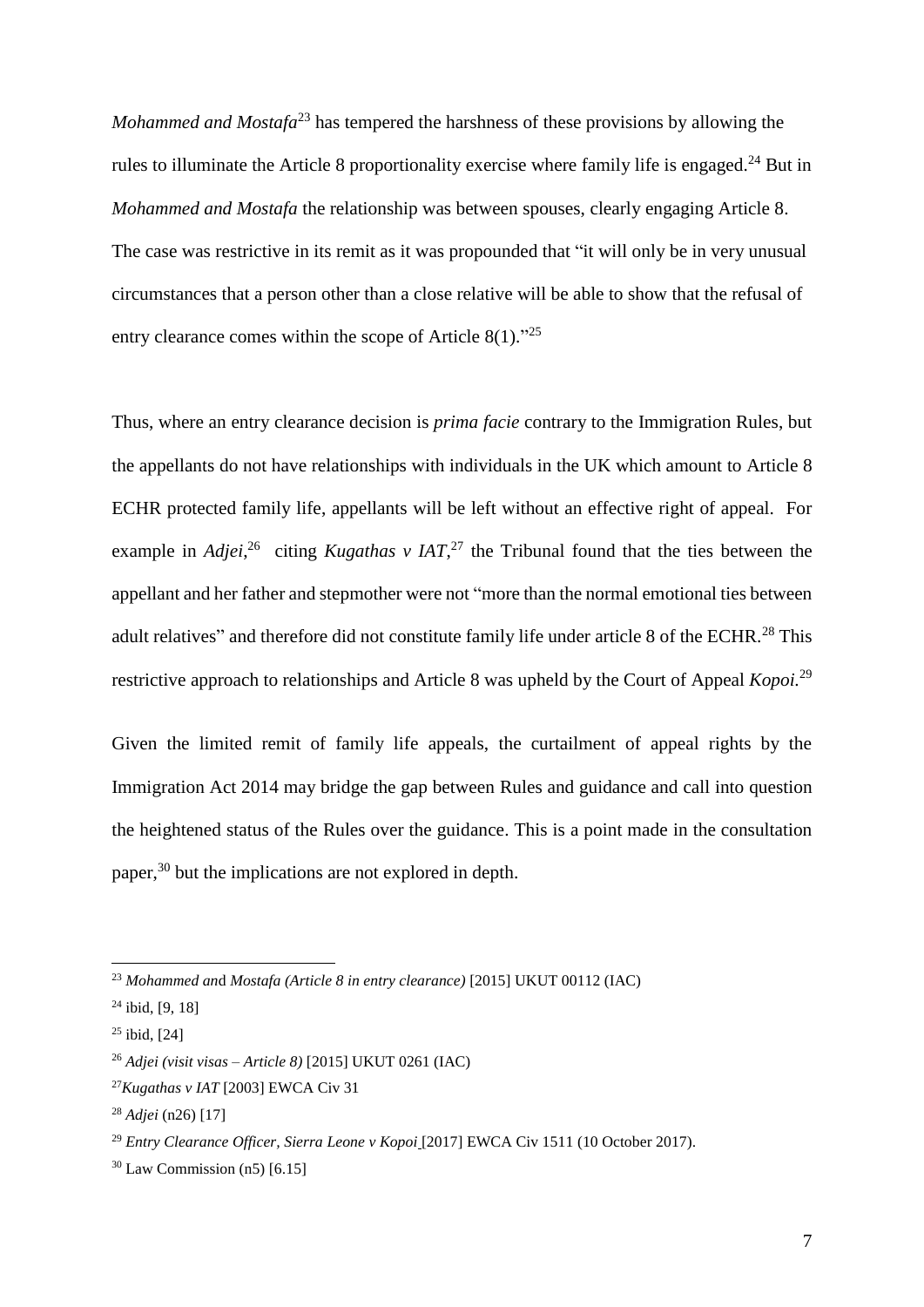The judgment in *Alvi* was ultimately constitutionally correct. The SSHD is empowered by Parliament to promulgate Immigration Rules, and these are subject to Parliamentary scrutiny. To treat guidance as rules would permit the SSHD to circumvent Parliamentary scrutiny. However the implications of *Alvi*, both on its own terms and in light of more recent developments in the constitutional status of the Immigration Rules, is more nuanced than is suggested by the Home Office's response of quick and clumsy transposition of the guidance into Rules. Something else more significant is at play.

# **Political choices in responding to Judicial Review in** *Alvi*

1

The Home Office's decision immediately to transpose its guidance into the Immigration Rules was a response to the judicial review proceedings in *Alvi*, but existed within a much broader political context which has favoured prescription.

Prescription in the Immigration Rules is bound up with Conservative Party policy to restrict net-migration to "tens of thousands", a promise it made at Parliamentary elections in  $2010$ ,  $31$  $2015$ <sup>32</sup> and  $2017$ <sup>33</sup> Both the categories of person, and the ways in which a person can evidence their being in a relevant immigration category, have been subject to increased prescription. Changes to the Immigration Rules to favour prescription have been accompanied by the

<sup>31</sup> The Guardian, 'Tories would limit immigration to 'tens of thousands' a year, says Cameron' (*The Guardian*, 11 January 2010) [<https://www.theguardian.com/uk/2010/jan/11/david-cameron-limit-immigration>](https://www.theguardian.com/uk/2010/jan/11/david-cameron-limit-immigration) accessed 21 May 2017

<sup>32</sup> Nicholas Watt, 'Opposition mocks Tory renewal of failed migration target' (*The Guardian*, 3 March 2015) [<https://www.theguardian.com/uk-news/2015/mar/03/opposition-mocks-tory-renewal-of-failed-migration](https://www.theguardian.com/uk-news/2015/mar/03/opposition-mocks-tory-renewal-of-failed-migration-target)[target>](https://www.theguardian.com/uk-news/2015/mar/03/opposition-mocks-tory-renewal-of-failed-migration-target) accessed 21 May 2017

<sup>33</sup> Anushka Asthana, 'Conservatives to retain 'tens of thousands' immigration pledge' (*The Guardian,* 8 May 2017) [<https://www.theguardian.com/politics/2017/may/08/conservatives-to-keep-tens-of-thousands](https://www.theguardian.com/politics/2017/may/08/conservatives-to-keep-tens-of-thousands-immigration-pledge)[immigration-pledge>](https://www.theguardian.com/politics/2017/may/08/conservatives-to-keep-tens-of-thousands-immigration-pledge) accessed 21 May 2017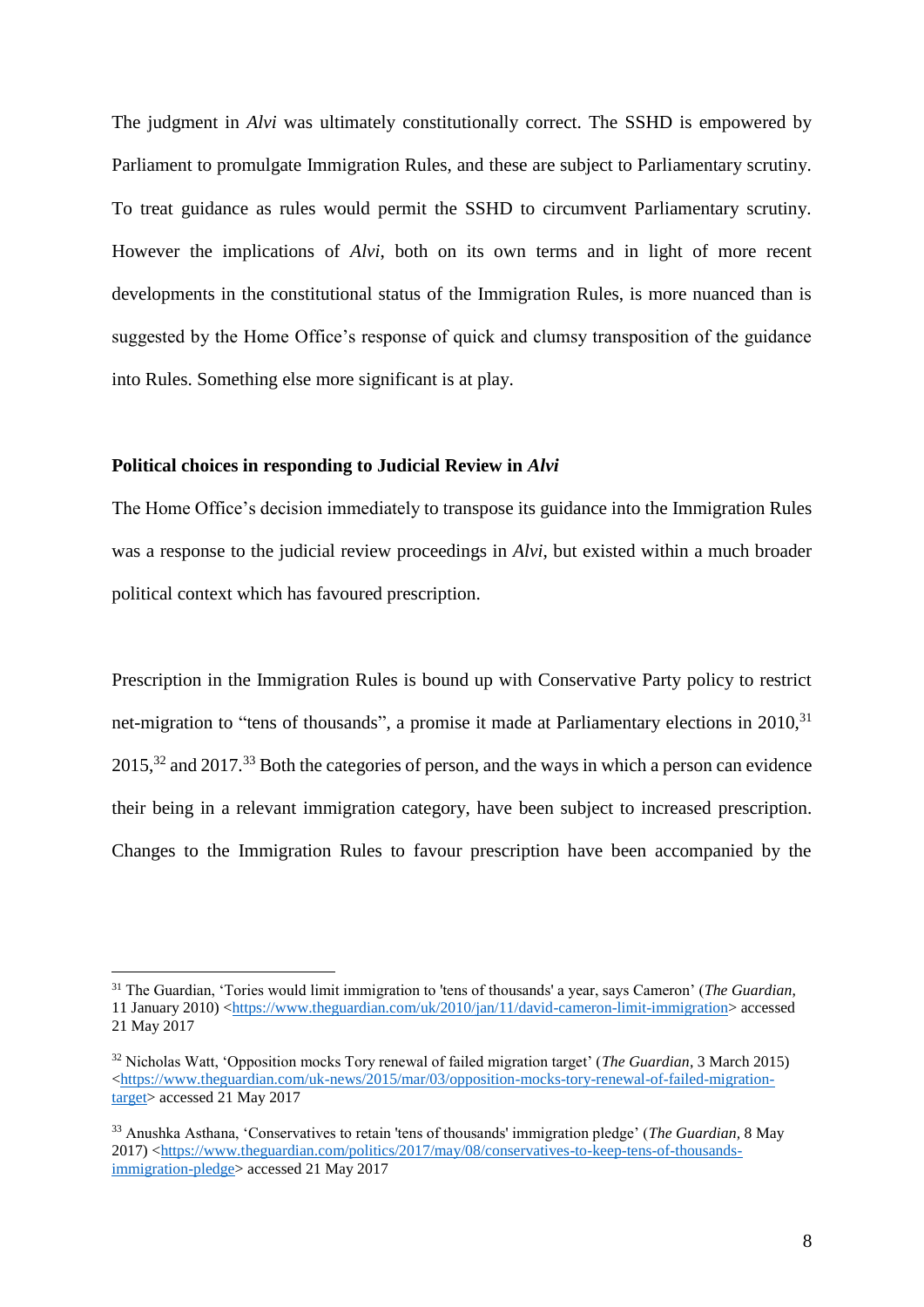removal of discretion by Home Office caseworkers,<sup>34</sup> and an "attempt to "shift" the judicial role from reviewing the proportionality of individual administrative decisions to reviewing the proportionality of the Rules".<sup>35</sup> Presented as filling a "public policy vacuum"<sup>36</sup> in Article 8 ECHR family life cases, increased prescription and less discretionary decision-making has clearly been identified as a means to reduce the number of successful immigration applications in furtherance of a political goal.

The Commission's paper does not address the fact that the complexity of the current Immigration Rules is a consequence of active political choice to pursue prescriptiveness in all aspects of the Immigration Rules. The Law Commission's recommendations on simplification will ultimately be ignored if they cut against the political grain of prescription, unless the political case is addressed head-on. In this section we focus on the Immigration Rules for family migration and on "Article 8" family life appeals to illustrate the *political* rather than *legal* genesis of the complexity of the Immigration Rules.

### *The Family Migration Rules*

1

*The Genuine and Subsisting Requirement.* In July 2012 an Immigration Rule was introduced that required applicants for entry clearance to be in a "genuine and subsisting relationship" with a partner,  $37$  in addition to the existing requirements of intention to live together

<sup>34</sup> Sheona York, 'The "Hostile Environment" - How Home Office Immigration Policies and Practices Create and Perpetuate Illegality' (2018) 32 Journal of Immigration, Asylum and Nationality Law 363. 365

<sup>35</sup> Robert Thomas, 'Agency Rulemaking, Rule-Type, and Immigration Administration' [2013] Public Law 135, 147

<sup>36</sup> Home Office, 'Statement of Intent: Family Migration' (June 2012) [<https://www.gov.uk/government/uploads/system/uploads/attachment\\_data/file/257359/soi-fam-mig.pdf>](https://www.gov.uk/government/uploads/system/uploads/attachment_data/file/257359/soi-fam-mig.pdf) accessed 11 November 2016, [38]

<sup>37</sup> Immigration Rules, Appendix FM section E-ECP 2.6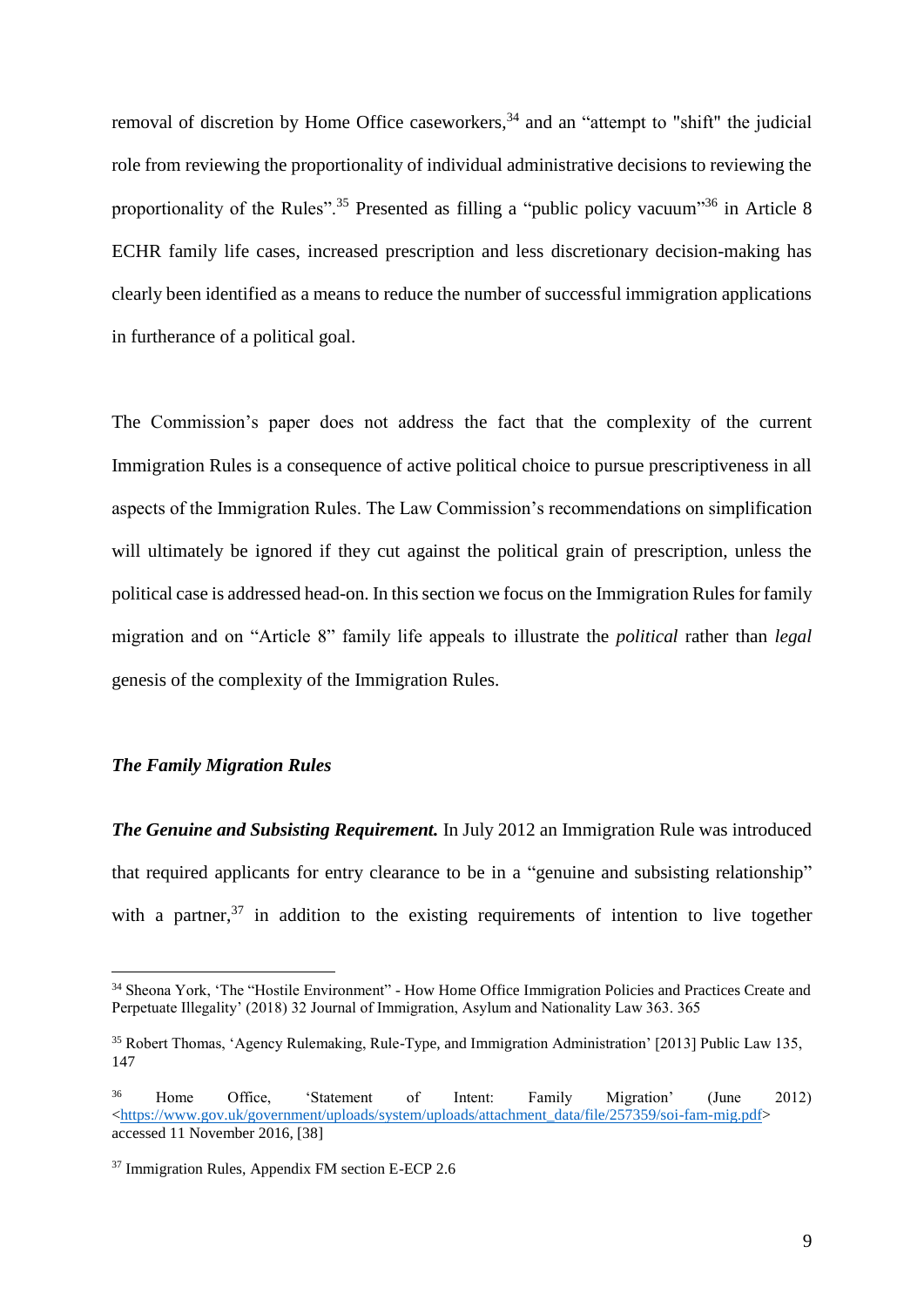permanently<sup>38</sup> and that the marriage is subsisting.<sup>39</sup> This increase in complexity in the Immigration Rules demonstrates a political preference for increased prescriptiveness *before* the *Alvi* judgment, rather than in response to it.

In the Home Office consultation on the Family Migration Rules,<sup>40</sup> a year before the *Alvi* judgment, the first question asked whether the constitution of a genuine and continuing relationship, marriage or partnership needed clearer definition in the rules.<sup>41</sup> The decision to add to the Immigration Rules was viewed by many as unnecessary. Both the Immigration Law Practitioners Association (ILPA)<sup>42</sup> and Liberty<sup>43</sup> emphasised that case law<sup>44</sup> and the existing Immigration Rules incorporated an assessment of the genuineness of the relationship.

Yet the government's stated policy intention was finding "objective means of identifying whether a relationship, marriage or partnership is genuine and continuing or not" and defining "more clearly what constitutes a genuine and continuing relationship, marriage or

1

<sup>41</sup> Immigration Law Practitioners Association, *UK Border Agency: Family Migration, a Consultation, Response from Immigration Law Practitioners Association* (ILPA, 2011), [<http://www.ilpa.org.uk/resource/13813/response-to-uk-border-agency-consultation-family-migration>](http://www.ilpa.org.uk/resource/13813/response-to-uk-border-agency-consultation-family-migration) accessed 30 May 2019

<sup>38</sup> Immigration Rules, Appendix FM section E-ECP 2.10

<sup>39</sup> *GA (Subsisting marriage) Ghana*\* [2006] UKAIT 00046

<sup>40</sup> Home Office, *Family Migration A Consultation*, June 2011, [<https://assets.publishing.service.gov.uk/government/uploads/system/uploads/attachment\\_data/file/269011/fami](https://assets.publishing.service.gov.uk/government/uploads/system/uploads/attachment_data/file/269011/family-consultation.pdf%20accessed%2030th%20May%202019) ly-consultation.pdf [accessed 30th May 2019>](https://assets.publishing.service.gov.uk/government/uploads/system/uploads/attachment_data/file/269011/family-consultation.pdf%20accessed%2030th%20May%202019) accessed 2 June 2019 [2.9]

<sup>42</sup> Immigration Law Practitioners Association, 'UK Border Agency: Family Migration, a Consultation, Response from Immigration Law Practitioners Association' (13 October 2011) [<http://www.ilpa.org.uk/resources.php/13813/response-to-uk-border-agency-consultation-family-migration>](http://www.ilpa.org.uk/resources.php/13813/response-to-uk-border-agency-consultation-family-migration) accessed 30 April 2019

<sup>43</sup> Liberty, 'Liberty's Response to the Home Office's Consultation on Immigration' (October 2011) [<https://www.libertyhumanrights.org.uk/sites/default/files/liberty-s-response-to-the-home-office-s-family](https://www.libertyhumanrights.org.uk/sites/default/files/liberty-s-response-to-the-home-office-s-family-migration-consultation-oct-11.pdf)[migration-consultation-oct-11.pdf>](https://www.libertyhumanrights.org.uk/sites/default/files/liberty-s-response-to-the-home-office-s-family-migration-consultation-oct-11.pdf) accessed 30 April 2019

<sup>44</sup> *GA (Subsisting marriage) Ghana*\* [2006] UKAIT 00046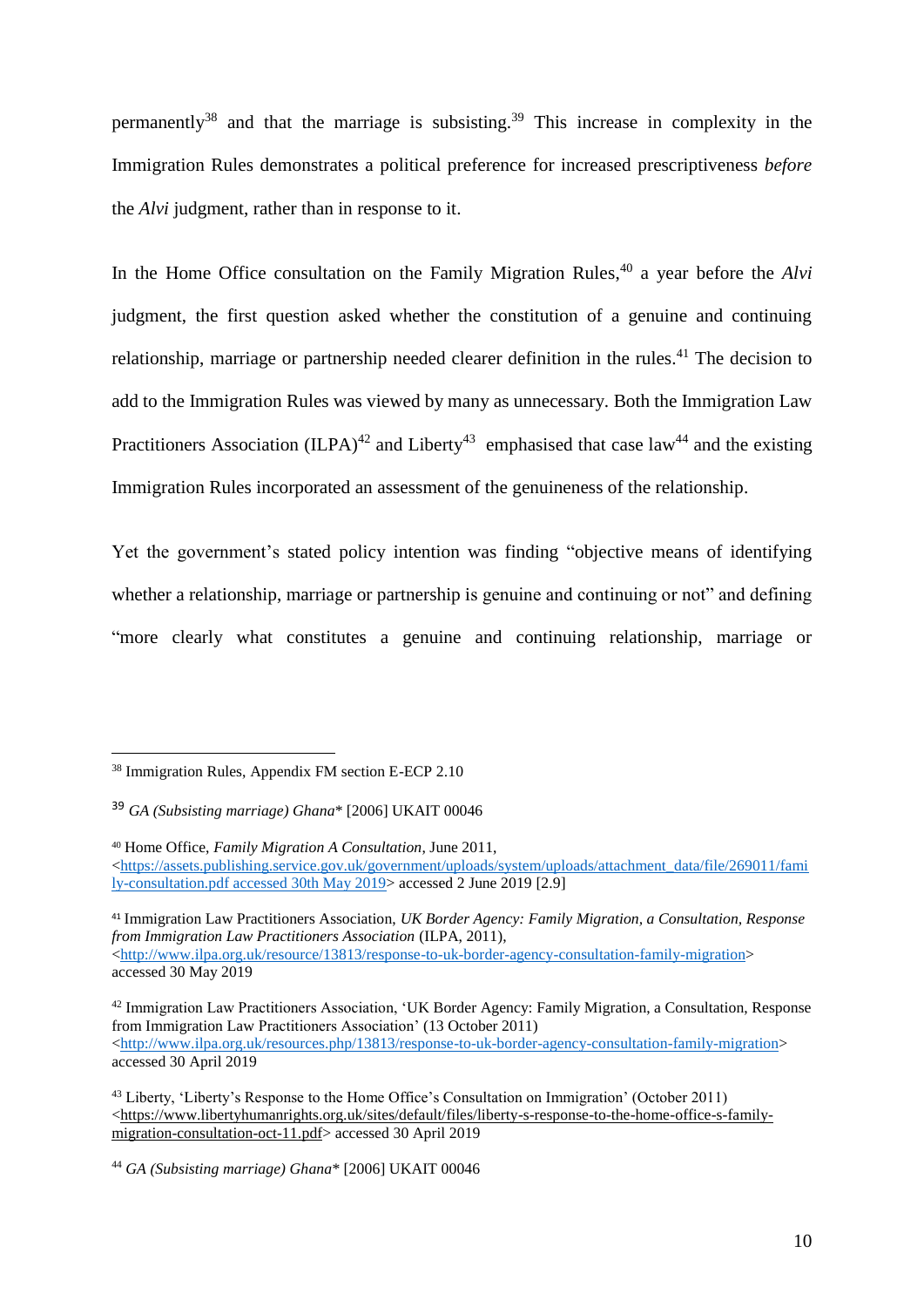partnership".<sup>45</sup> This sought to justify an overly prescriptive approach to a necessarily discretionary judgment. As ILPA cautioned, "What constitutes a genuine relationship differs as people's relationships are different and unique to the individuals involved. It is not possible to define a genuine relationship or give set criteria."<sup>46</sup>

Despite these warnings the proposal became an Immigration Rule. Although the rule itself appeared relatively straightforward, in simply requiring the relationship to be genuine and subsisting, $47$  additional prescriptive criteria was introduced in guidance, stipulating factors to determine the genuineness or otherwise of relationships.<sup>48</sup> Given the inherently vague nature of the terms 'genuine' and 'subsisting', this guidance invariably will be closely followed to interpret the rule in the majority of cases.

*The Minimum Income Requirement.* Another example of an existing political preference for prescriptiveness is the introduction of the minimum income requirement. This conscious political move towards tighter immigration control ignored significant objections and a lack of evidential basis for its necessity. The Family Migration Rules themselves were not a response to *Alvi*. Appendix FM itself was designed to support a political agenda to reduce net migration

1

<sup>48</sup> Home Office, 'Immigration Directorate Instructions Family Members Under Appendix FM of the Immigration Rules, Annex FM Section FM 2.0 Genuine and Subsisting Relationship' (June 2012)  $\langle$ https://assets.publishing.service.gov.uk/government/uploads/system/uploads/attachment\_data/file/263237/secti [on-FM2.1.pdf>](https://assets.publishing.service.gov.uk/government/uploads/system/uploads/attachment_data/file/263237/section-FM2.1.pdf) accessed 26 April 2019; Now contained in Home Office, *Family Policy: Partners Divorce and Dissolution* (Version 1.0, 29 May 2019)

<sup>45</sup> UK Border Agency, 'Family Migration: A Consultation' (June 2011)

[<sup>&</sup>lt;https://assets.publishing.service.gov.uk/government/uploads/system/uploads/attachment\\_data/file/269011/fami](https://assets.publishing.service.gov.uk/government/uploads/system/uploads/attachment_data/file/269011/family-consultation.pdf) [ly-consultation.pdf>](https://assets.publishing.service.gov.uk/government/uploads/system/uploads/attachment_data/file/269011/family-consultation.pdf) accessed 30 April 2019, [2.9]

<sup>46</sup> ILPA (n42) 6

<sup>47</sup> E-ECP 2.6 Appendix FM, Immigration Rules Appendix FM Family Members, [https://www.gov.uk/guidance/immigration-rules/immigration-rules-appendix-fm-family-members](https://www.gov.uk/guidance/immigration-rules/immigration-rules-appendix-fm-family-members%20accessed%2030%20May%202019) accessed 30 [May 2019](https://www.gov.uk/guidance/immigration-rules/immigration-rules-appendix-fm-family-members%20accessed%2030%20May%202019)

[https://assets.publishing.service.gov.uk/government/uploads/system/uploads/attachment\\_data/file/804738/Partne](https://assets.publishing.service.gov.uk/government/uploads/system/uploads/attachment_data/file/804738/Partner_divorce_and_dissolution_guidance_v.1.0ext.pdf) [r\\_divorce\\_and\\_dissolution\\_guidance\\_v.1.0ext.pdf](https://assets.publishing.service.gov.uk/government/uploads/system/uploads/attachment_data/file/804738/Partner_divorce_and_dissolution_guidance_v.1.0ext.pdf) accessed 30 May 2019, 16-20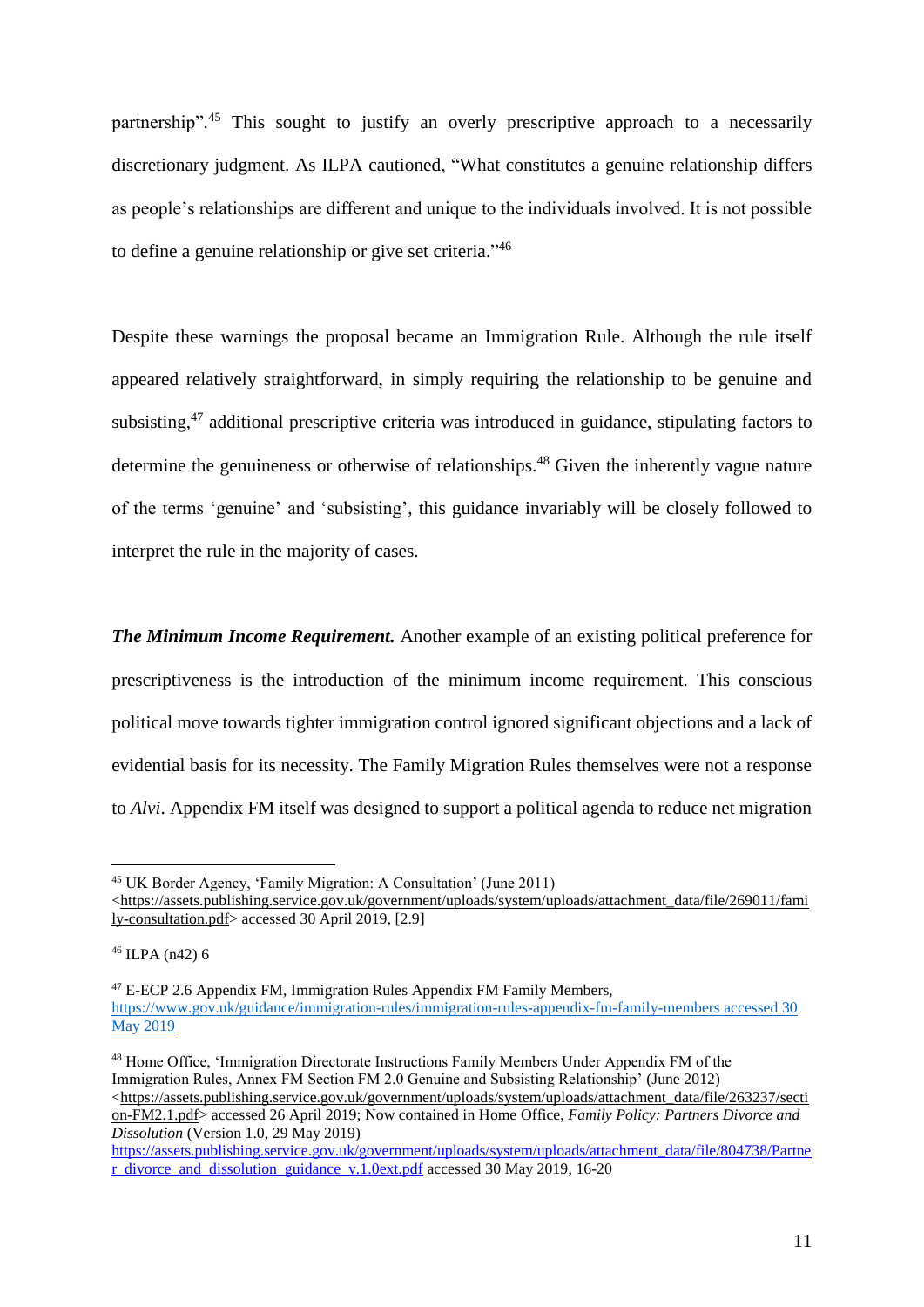to the UK, in part by implementing the Migration Advisory Committee's (MAC) recommended minimum income threshold.<sup>49</sup>

This was justified as *[instituting](https://www.gov.uk/government/uploads/system/uploads/attachment_data/file/257359/soi-fam-mig.pdf)* the MAC's recommendation of a minimum income threshold. But the MAC were only asked to advise on the minimum amount a sponsor *should* earn to avoid recourse to public funds, not whether a minimum income threshold was necessary or effective.<sup>50</sup> The government policy to have a single income threshold was a political decision, and this pre-empted the MAC's advice on providing effective support without reliance on state funding.<sup>51</sup>

In instituting a minimum income threshold, the Home Office created first a series of prescriptive primary Immigration Rules, such as a complex savings calculation where the minimum income is not met by earned income alone.<sup>52</sup> These were accompanied initially by guidance which prescribed the form of evidence deemed acceptable to prove that the primary Immigration Rule had been met.

After *Alvi*, this guidance was transposed into the Immigration Rules as Appendix FM SE. Whilst *Alvi* may have been the catalyst to the guidance becoming Rules the decision to have a minimum income requirement, and to require prescriptive evidentiary support, was propounded in a Home Office's 2011 consultation, as follows:

<sup>&</sup>lt;sup>49</sup> Gemma Manning, 'The Minimum Income Requirement for Family Settlement: The Cost of Integration' [2019] Public Law 304, 406-8

 $50$  ibid

<sup>51</sup> Statement of Changes in Immigration Rules, Motion of Regret", *Hansard*, HL Vol.740, col.181 (23 October 2012), per Baroness Smith.

 $52$  Immigration Rules, Appendix FM section E-ECP3.1(b)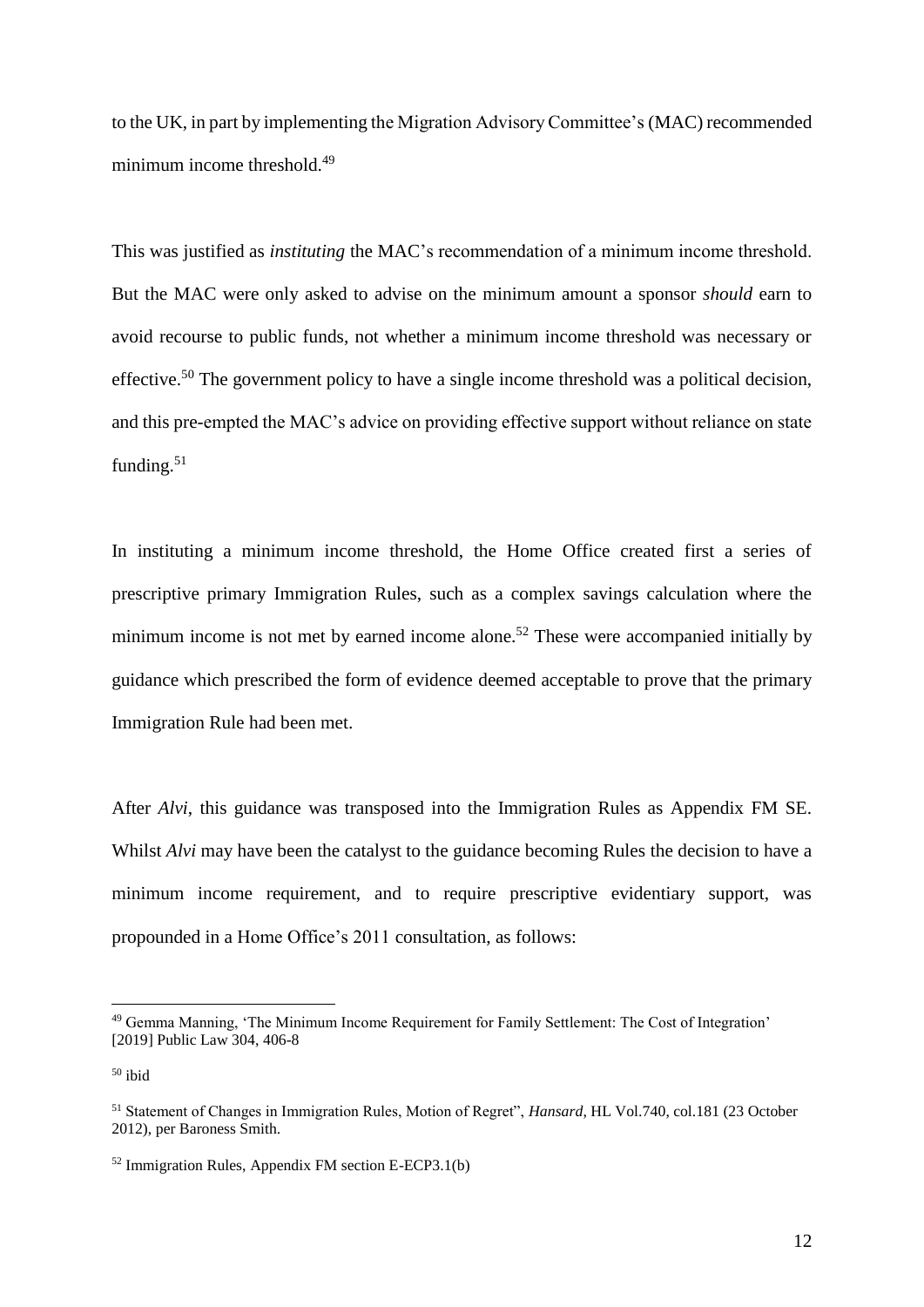In applying the minimum income threshold […] We will set out in the rules or guidance the supporting evidence to be provided (e.g. P60s, bank statements) and the period over which any cash savings must have been or remain available to the sponsor.<sup>53</sup>

Once again warnings by ILPA and Liberty against the need for a minimum income were ignored and the political decision for overly prescriptive rules and guidance prevailed.

*"Article 8" Immigration Rules*. The "Article 8 ECHR" Immigration Rules in Appendix FM of the Immigration Rules which deal with removal and deportation<sup>54</sup> were also not in response to *Alvi*. These new Immigration Rules did not have precursors in guidance. Instead, the Rt Hon. Theresa May MP (then SSHD) intended to create a new 'complete code' within the Immigration Rules to determine claims for immigration leave on the basis of private and family life in the UK. The Statement of Intent claimed that, "The new rules will reflect fully the factors which can weigh for or against an Article 8 claim. [...] This will mean that failure to meet the requirements of the rules will normally mean failure to establish an Article 8 claim to enter or remain in the UK, and no grant of leave on that basis."<sup>55</sup>

As SSHD, May declared her belief that many foreign nationals "shouldn't be here", <sup>56</sup> but that she was constrained from enforcing their deportation or removal by the interpretation of human

<sup>53</sup> Home Office, (n18) [2.21]

<sup>54</sup> Immigration Rules 396-399A

<sup>55</sup> Home Office, 'Statement of Intent: Family Migration' [<https://www.gov.uk/government/uploads/system/uploads/attachment\\_data/file/257359/soi-fam-mig.pdf>](https://www.gov.uk/government/uploads/system/uploads/attachment_data/file/257359/soi-fam-mig.pdf) accessed 29 May 2019, [7]

<sup>56</sup> politics.co.uk, 'Theresa May Speech in Full' (*politics.co.uk*, 4 October 2011) [<http://www.politics.co.uk/comment-analysis/2011/10/04/theresa-may-speech-in-full>](http://www.politics.co.uk/comment-analysis/2011/10/04/theresa-may-speech-in-full) accessed 9 April 2018